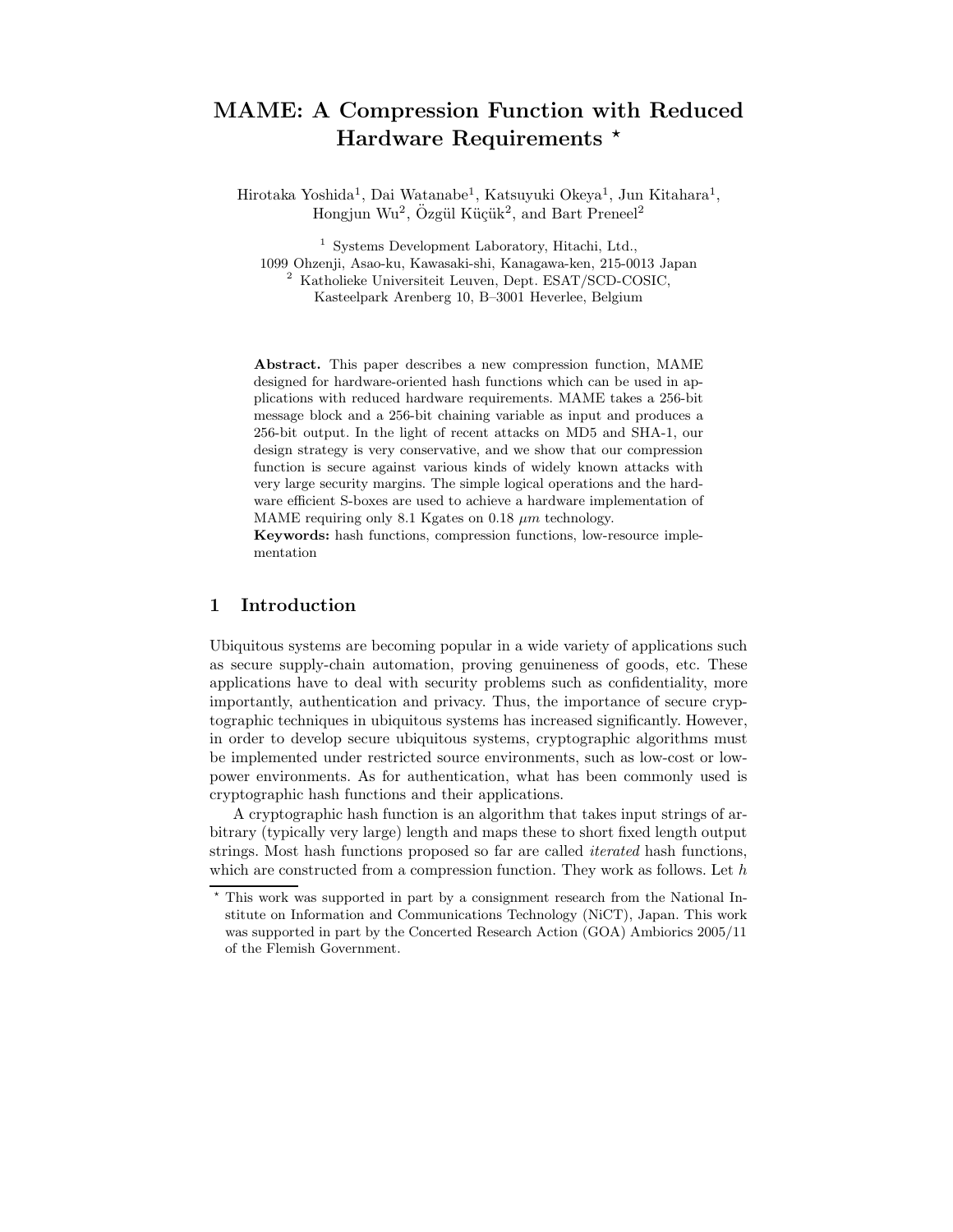be a compression function. The message  $m$  is padded to a multiple of the block length and subsequently divided into t blocks  $M_1, \ldots, M_t$ . Then the hash value is taken as  $H_t$ , where  $H_i = h(H_{i-1}, M_i)$  and  $H_0 = IV$  is called an initial value. The values  $\{H_i\}$  are called the chaining variable.

A secure cryptographic hash function has to satisfy the following requirements:

- preimage resistance: it is computationally infeasible to find any input which hashes to any pre-specified output.
- second preimage resistance: it is computationally infeasible to find any second input which has the same output as any specified input.
- collision resistance: it is computationally infeasible to find a collision, i.e. two distinct inputs that hash to the same result.

For an ideal hash function with an  $m$ -bit output, finding a preimage or a second preimage requires about  $2<sup>m</sup>$  operations and the fastest way to find a collision is the birthday attack which needs approximately  $2^{m/2}$  operations.

In order to satisfy those security requirements, most iterated hash functions use the Merkle-Damgård (MD) strengthening, which fixes  $IV$  and appends the message length to the message (to prevent extension attacks).

For the last years, there has been much progress in cryptanalysis of iterated hash functions. Attacks regarding collision resistance have been reported on most widely used iterated hash functions such as MD5 [26] and SHA-1 [22]. Meanwhile, iterated hash functions with the MD strengthening were revealed susceptible to several generic kinds of attacks (independent of the specific compression functions), such as the long second preimage attack [14, 15, 11] and the attack for finding multi-collisions [13].

We argue that the design strategy of hash functions and security evaluation methods must be revisited. As for security, we limit ourselves to collision resistance because the above second preimage attack still requires more complexities than the birthday attack does. One way of viewing the collision attacks mentioned the above is that these attacks essentially apply differential cryptanalysis [5] to find collisions. One could claim that a new hash function is only taken seriously if it is accompanied with evidence that it resists differential cryptanalysis.

In order to have a secure implementation, it is highly recommended to have a chaining value of 256 bits. Thus, an implementor could use SHA-256 [22]. However, SHA-256 has a large footprint, as it was designed for 32-bit processors using XORs, shifts, and modular addition.

This motivates us to develop a new compression function MAME to be used with any domain extension algorithm in order to build a light weight hash function. MAME accepts a chaining value of 256 bits and message blocks of 256 bits. The output size is 256 bits as well.

The outline of this paper is as follows. In Sect. 2, we give the specification of the MAME compression function. In Sect. 3, we explain our design strategy. In Sect. 4, we evaluate the security of MAME. We then discuss the performance issues in Sect. 5. Our conclusions are given in Sect. 6.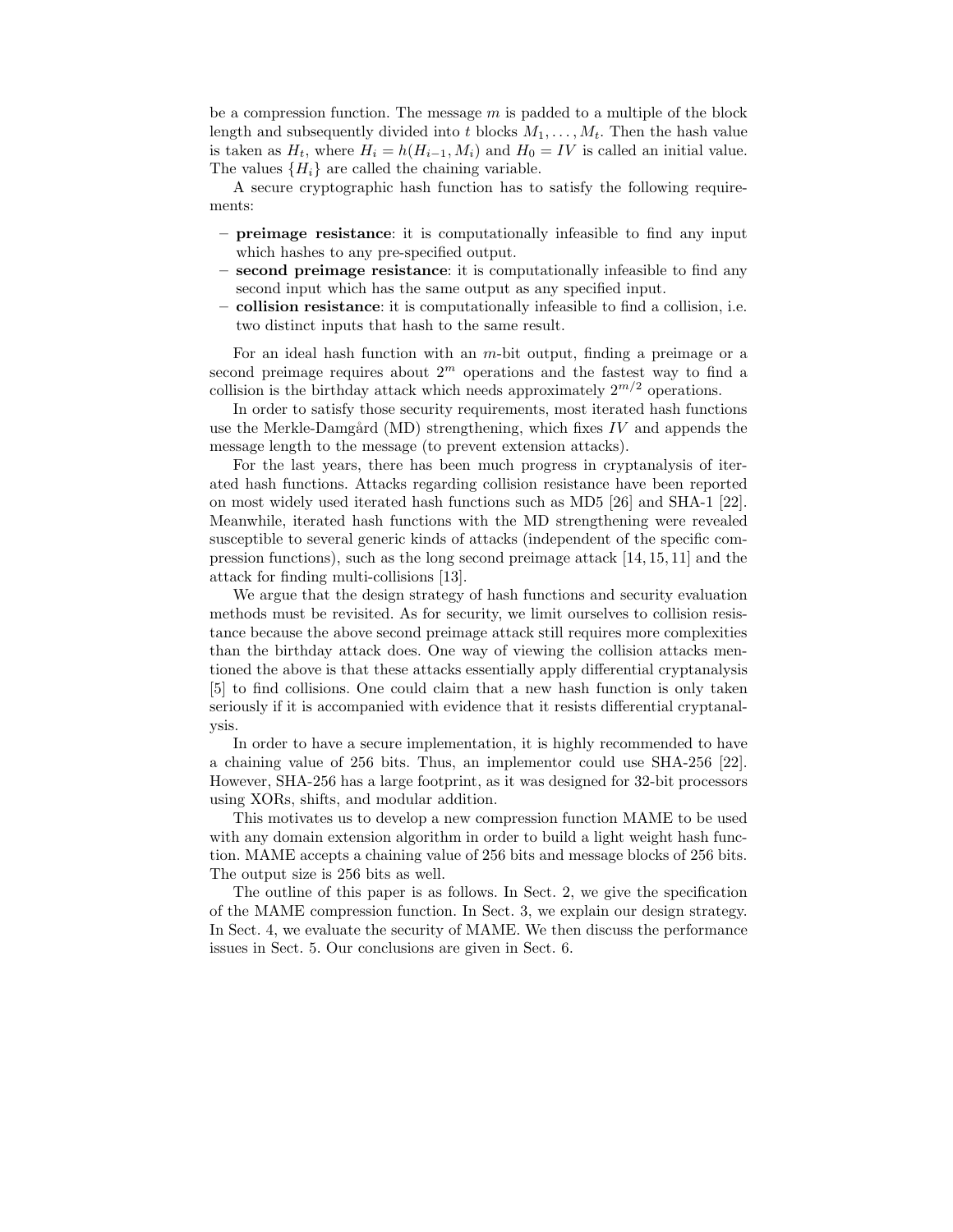## 2 Specification

## 2.1 Notation

The specification uses the following notations:

|                           | $\oplus$ bit-wise exclusive-or $\gg$ n n-bit rotation to the right (32 bit register length) |
|---------------------------|---------------------------------------------------------------------------------------------|
| $\parallel$ concatenation | $\ll n$ <i>n</i> -bit rotation to the left (32 bit register length)                         |

In the remainder of this paper, we denote the message block by  $M$  and chaining variable by H respectively for simplicity.

#### 2.2 The Algorithm of MAME

The MAME compression function denoted by  $h$  is constructed from the block cipher  $f_E$  defined below in the following manner known as the Matyas-Meyer-Oseas (MMO) mode ([19], pp 340),  $h(H, M) = f_E(H, M) \oplus M$ .

Overview of the Block Cipher The structure of the block cipher  $f_E(\cdot, \cdot)$  is shown in Figure 1. The block size and the key size of the block cipher  $f_E$  are both



Fig. 1. The structure of the encryption function

256 bits. The cipher is a type 1 4-branch generalized Feistel network (GFN) [29] with 96 rounds. For implementation reasons, each of the branches is stored in two 32-bit words.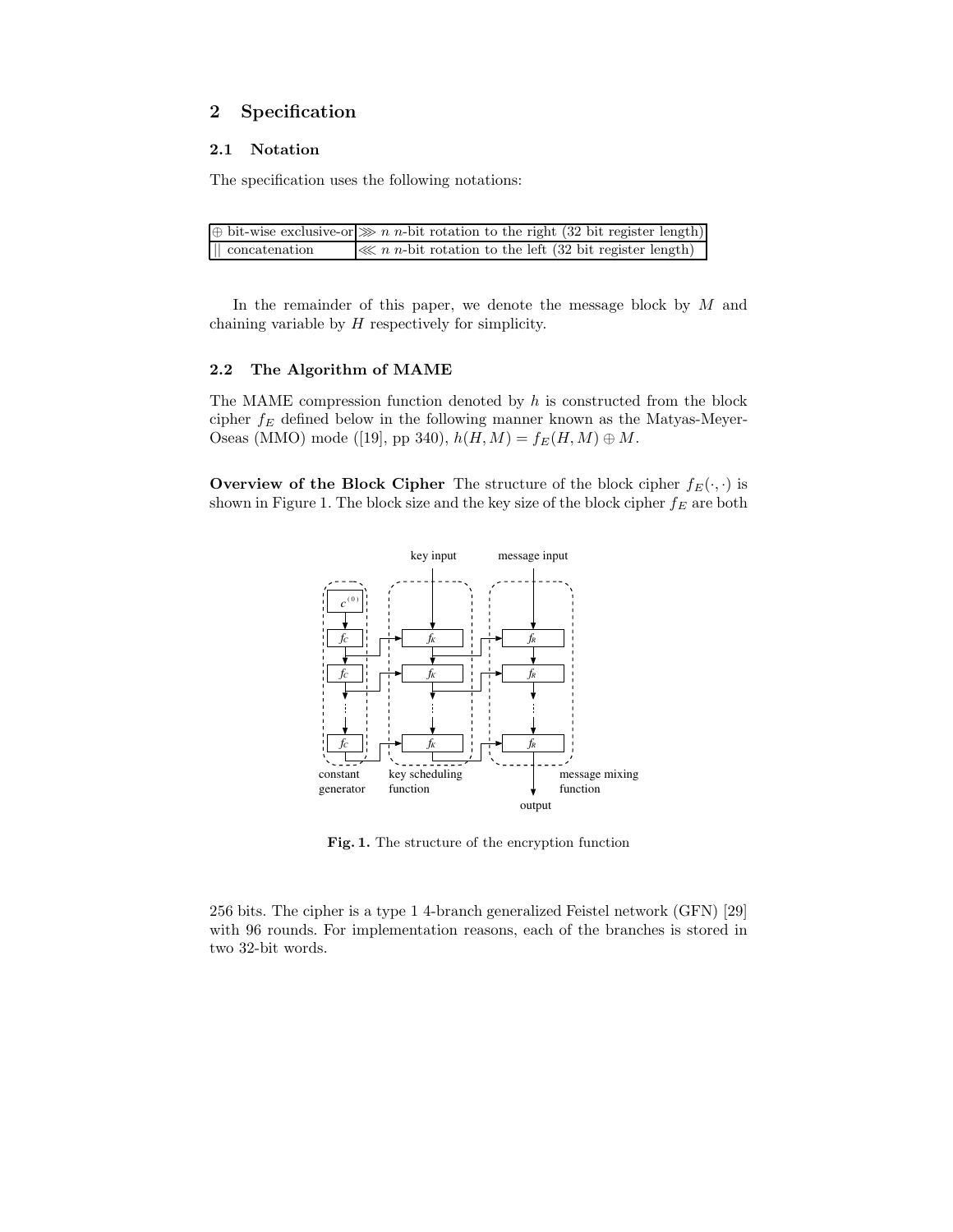The cipher is broken down into three parts: the constant generation function, the key schedule function, the mixing function, each of which uses a sub-function iteratively. We denote the corresponding sub-functions by  $f_C$ ,  $f_K$ , and  $f_R$  respectively.

The constant generator is initialized with the initial constant value  $c^{(0)}$  and generates a round constant  $C^{(r)}$  by iteratively applying the round constant generation function  $f<sub>C</sub>$ . Together with the key, these round constants are used as input parameters to the key schedule function.

The round keys  $K^{(r)}$  are calculated from the key by iteratively applying the round key generation function  $f_K$ . Each round of the key schedule function generates the round key  $K^{(r)}$ , which becomes the sub-key to the round function  $f_R$ . Finally, the mixing function uses the round function  $f_R$  iteratively to transform a message block into a ciphertext.

The Mixing Function The mixing function is defined by iterating the round function  $f_R$ . The input variables of  $f_R$  are  $x_0, x_1, \ldots, x_7$ , each a 32-bit word. The 256-bit plaintext is denoted by  $P = (p_0, p_1, \ldots, p_7)$  and the 256-bit ciphertext by  $E = (e_0, e_1, \ldots, e_7)$ , the mixing function is defined in the following:

$$
(x_0^{(0)}, x_1^{(0)}, \dots, x_7^{(0)}) = (p_0, p_1, \dots, p_7),
$$
  
\n
$$
(x_0^{(r)}, x_1^{(r)}, \dots, x_7^{(r)}) = f_R(x_0^{(r-1)}, x_1^{(r-1)}, \dots, x_7^{(r-1)}), \quad 1 \le r \le 96,
$$
  
\n
$$
(e_0, e_1, \dots, e_7) = (x_0^{(96)}, x_1^{(96)}, \dots, x_7^{(96)}).
$$

The round function  $f_R$  consists of a key addition, a non-linear function  $F$ , and a word-wise permutation.

In the key addition operation, the round subkey  $K^{(r)}$  from the key schedule is XORed with  $x_4$ . The F function is a non-linear transformation with 2-word input and 2-word output. The inputs of the F function are  $x_4 \oplus K^{(r)}$  and  $x_5$ . The output of the F function is XORed with  $x_6, x_7$ . We denote the most significant word of the output of the F function by  $F_H$ , and the least significant word by  $F<sub>L</sub>$ . Figure 2 describes the round function  $f<sub>R</sub>$  which is defined as follows:

$$
x_0^{(r)} = x_6^{(r-1)} \oplus F(x_4^{(r-1)} \oplus K^{(r)}, x_5^{(r-1)})_H,
$$
  
\n
$$
x_1^{(r)} = x_7^{(r)} \oplus F(x_4^{(r-1)} \oplus K^{(r)}, x_5^{(r-1)})_L,
$$
  
\n
$$
x_2^{(r)} = x_0^{(r-1)}, x_3^{(r)} = x_1^{(r-1)}, x_4^{(r)} = x_2^{(r-1)},
$$
  
\n
$$
x_5^{(r)} = x_3^{(r-1)}, x_6^{(r)} = x_4^{(r-1)}, x_7^{(r)} = x_5^{(r-1)}.
$$

We now describe how the F function works. We denote the input words to the F function by  $a_H$ ,  $a_L$ . The F function consists of two layers, the S-box layer  $S$ , and the linear diffusion layer  $\mathcal{L}$ . Each of the two layers is a transformation with a 64-bit input and a 64-bit output. The  $F$  function is the composition of these two transformations:  $F = \mathcal{L} \circ \mathcal{S}$ .

The S-box layer was designed for bit slice implementations. It uses a substitution table  $S$  with a 4-bit input and a 4-bit output, which is defined in the following: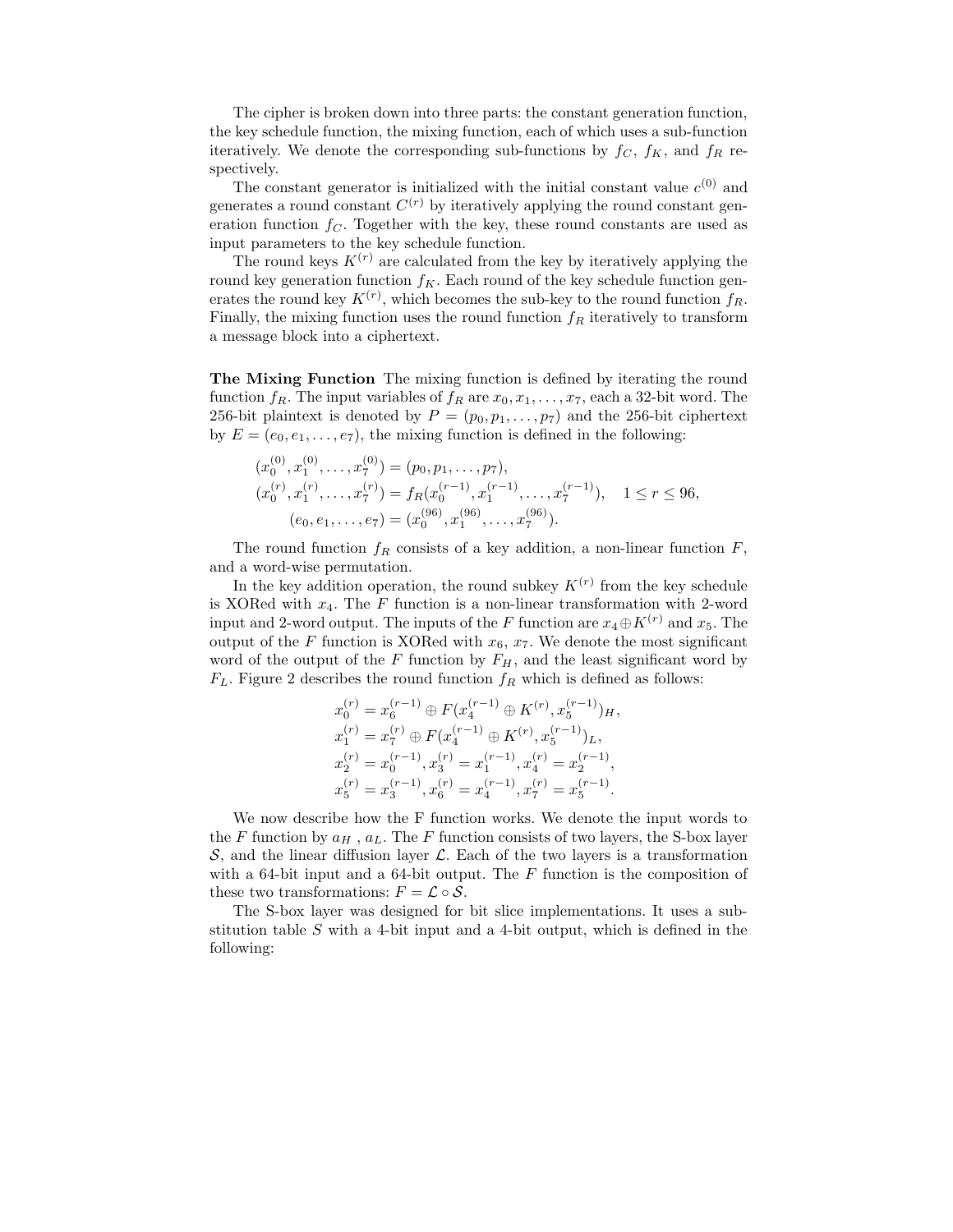

Fig. 2. The round function  $f_R$ 

## $S[16] = \{4, 14, 15, 1, 13, 9, 10, 0, 11, 2, 7, 12, 3, 6, 8, 5\}.$

Denoting the output words by  $b_H$ ,  $b_L$ , the S-box layer S is defined as follows:

$$
b_{H,i+16}||b_{H,i}||b_{L,i+16}||b_{L,i}=S[a_{H,i+16}||a_{H,i}||a_{L,i+16}||a_{L,i}], \quad 0 \le i < 16.
$$

The linear diffusion layer  $\mathcal L$  consists of cyclic rotations and XOR operations and is defined in the following:

$$
b_L = b_L \oplus (b_H \lll 1), b_H = b_H \oplus (b_L \lll 3), b_L = b_L \oplus (b_H \lll 4),
$$
  

$$
b_H = b_H \oplus (b_L \lll 7), b_L = b_L \oplus (b_H \lll 8), b_H = b_H \oplus (b_L \lll 14).
$$

**The Key Schedule Function** The round-key generation function  $f_K$  has the same structure as the  $f_R$  does. The difference is that  $f_K$  takes as an input the key instead of the plaintext and the subkeys are generated by the constant generation function (rather than the key schedule function).

$$
k_0^{(r)} = k_6^{(r-1)} \oplus F(k_4^{(r-1)} \oplus C^{(r)}, k_5^{(r-1)})_H,
$$
  
\n
$$
k_1^{(r)} = k_7^{(r-1)} \oplus F(k_4^{(r-1)} \oplus C^{(r)}, k_5^{(r-1)})_L,
$$
  
\n
$$
k_2^{(r)} = k_0^{(r-1)}, k_3^{(r)} = k_1^{(r-1)}, k_4^{(r)} = k_2^{(r-1)},
$$
  
\n
$$
k_5^{(r)} = k_3^{(r-1)}, k_6^{(r)} = k_4^{(r-1)}, k_7^{(r)} = k_5^{(r-1)}.
$$

The *r*-th round-key  $K^{(r)}$  is defined by  $K^{(r)} = k_3^{(r)}$ .

The Round Constants Generation The input  $C^{(r)}$  to the round-key generation function  $f_K$  is generated sequentially from a fixed initial value  $c^{(0)}$  by means of a simple linear transformation  $f<sub>C</sub>$ . Starting from a fixed initial value  $c^{(0)} =$  0xcae1ac3f55054a96, The round-constant generation function  $f_C$  generates 64-bit variables  $c^{(r)}$ 's in the following manner:

$$
t_H||t_L = f_L(c^{(r-1)}),
$$
  

$$
c^{(r)} = t_L||t_H,
$$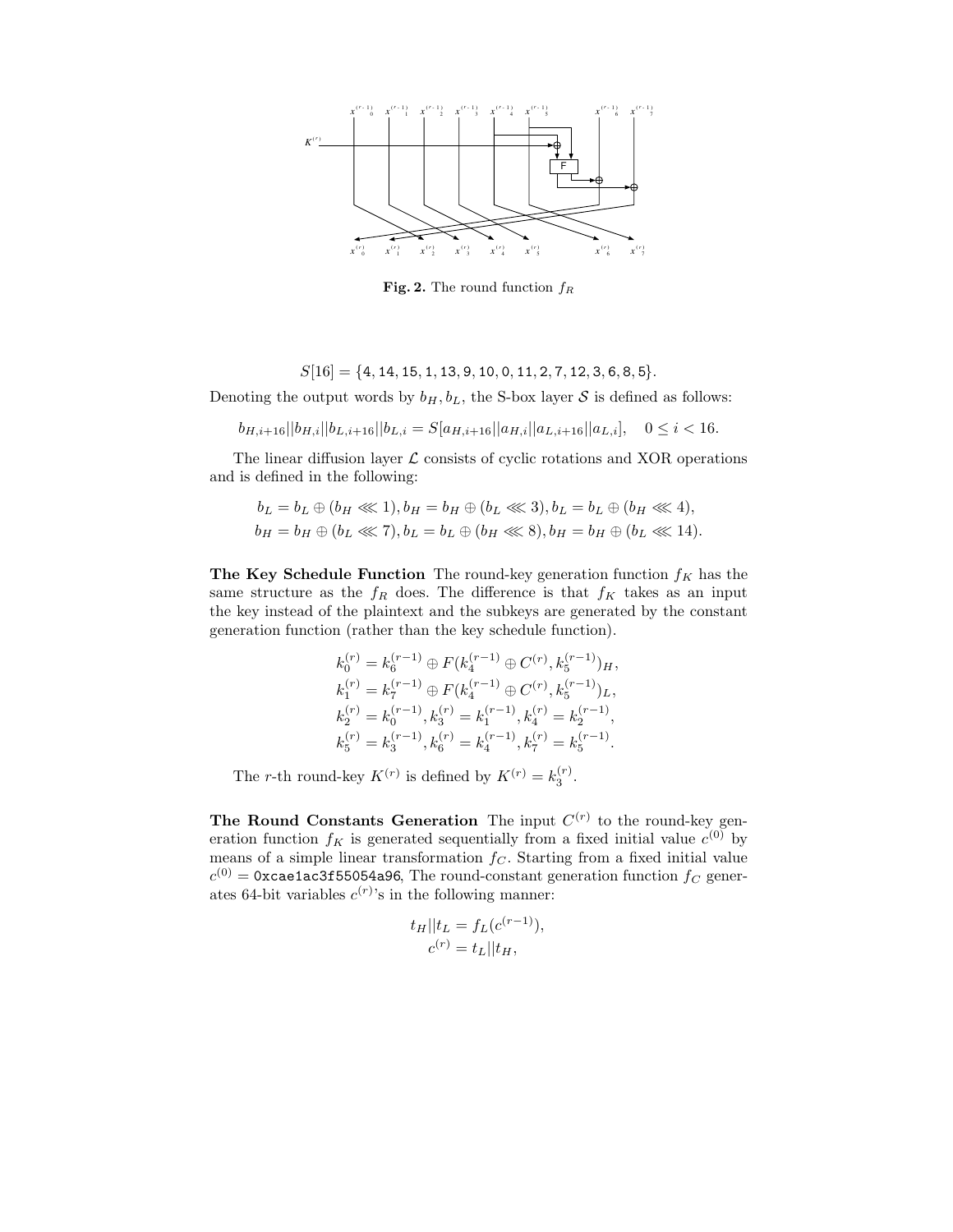where  $f_L$  is a Linear feedback shift register (LFSR) defined by the polynomial  $g(x)$  over GF(2) described in the Annex. The r-th round constant  $C^{(r)}$  uses the 32 least significant bits of  $c^{(r)}$ .

## 3 Design Rationale

In our design of MAME, we aim to satisfy the following requirements:

- The security analysis should be simple in order to have confidence in the design.
- The security margins should be large enough to ensure long term security as a 256-bit hash function.
- It should be possible to achieve compact implementations in hardware.
- The software performance on general purpose machines should be good.

To meet these goals, we use the following design principles:

- Minimize the input/output length while achieving the required security.
- Use only known and understood building blocks such as XORs, which makes security assessment less complicated than with most previous hash functions, which use building blocks like arithmetic operations for which the full analysis is hard.
- Use a conservative estimation for the number of rounds, the choice of which considers attacks applying the input/output whitening techniques.

Parameter (input/output) Since the output length of the MAME is 256 bits, the message block length has to be at least the same size. From hardware implementation point of view, shorter input length implies that the number of required registers is smaller. Therefore we determined that the length of message block is 256 bits.

Structure We note that the SP structure is considered to be more hardware consuming than the Feistel structure. Thus, we have chosen to use Feistel over SP network. We have decided to use the unbalanced Feistel construction which allows for a more compact implementation without losing security (given sufficiently many rounds).

The Mode to Construct the Compression Function The use of the MMO mode allows the usage of the block cipher theory in understanding the security of MAME. The MMO mode is also more likely to withstand side channel attacks (e.g., when the hash function is used for key derivation) than the common Davies-Meyer [23].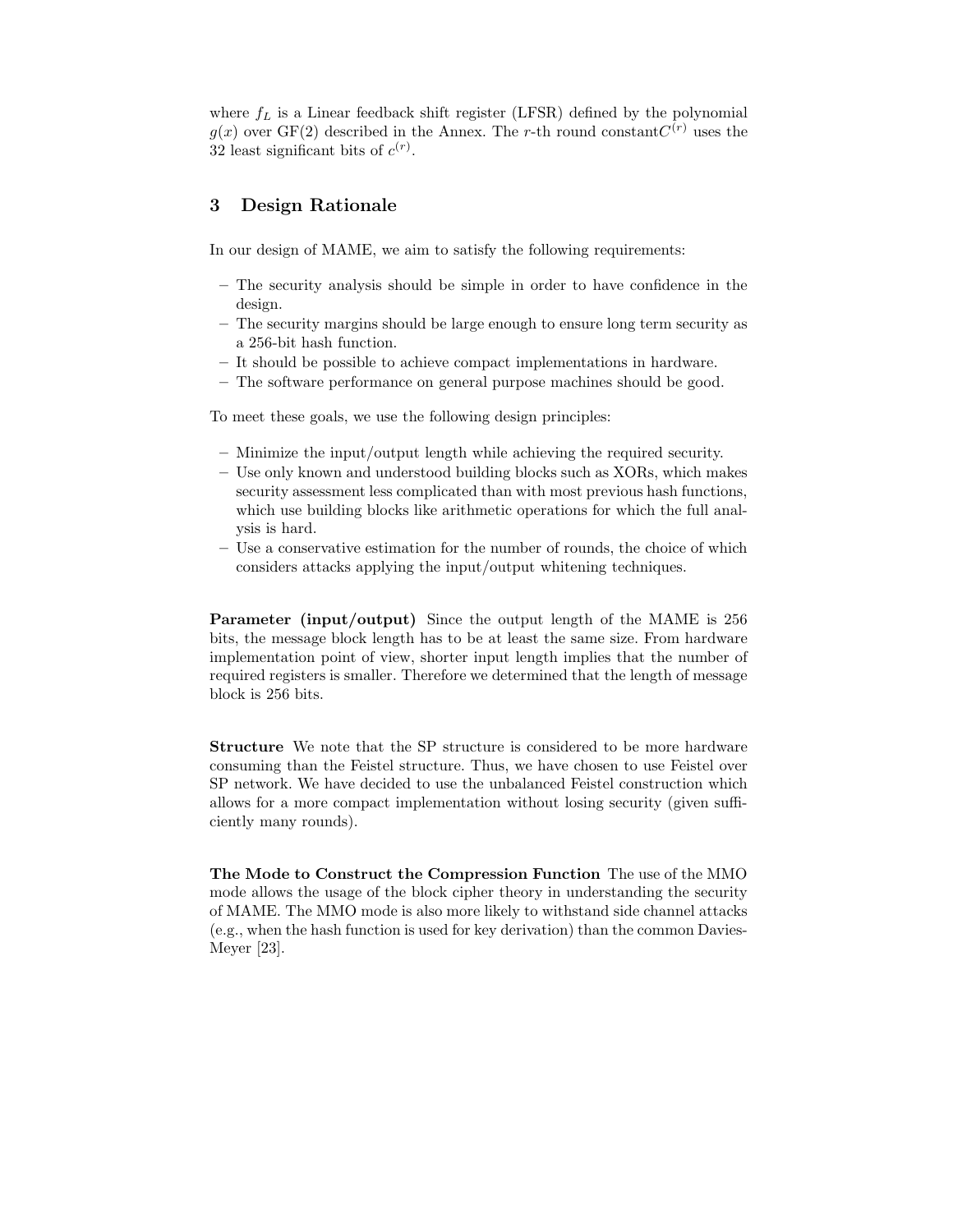The F Function The function F is the most significant component in the MAME. To reduce the area requirements, 16 small 4-bit-to-4-bit S-boxes are used in parallel. To increase the software performance, those 16 small S-boxes are identical to enable bit slice implementation. The linear diffusion layer uses simple rotations and XORs to reduce hardware and software complexity. Security-wise, we have picked the diffusion layer to have a branch number of 8.

As for the S-box, we adopted a function which is affine equivalent to the inversion function in  $GF(2<sup>4</sup>)$  for security reasons. We imposed the restriction that S has no fixed points. The S-box has the properties:

- $-$  Maximum differential and linear probabilities are  $2^{-2}$ .
- The degree of the Boolean polynomial of every output bit is 3.
- The number of monomials of polynomial expression over  $GF(2^4)$  is 14.

The Key Schedule Function and the Round Constants We use the encryption for function to derive the subkeys from the key, thus allowing for a large diffusion in the key schedule algorithm. We re-use the  $F$  function for the key schedule such that there is no extra hardware/memory requirements. The round constants introduce randomness, non-regularity, and asymmetry into the key schedule function. Thus, attacks which are based on the similarity of the rounds are easily prevented.

## 4 Security Analysis

Despite the fact that the most threatening attacks on hash functions at this moment are differential attacks, we evaluate the security of MAME with respect to various kinds of widely known attacks on block ciphers. These include not only differential attacks, but also linear attacks, higher order differential attacks, interpolation attacks, Square attacks.

The methods used to evaluate the compression function's resistance against these attacks are described below. In general, our analysis indicates that MAME has a large security margin against all of these attacks.

The motivation to analyze the MAME compression function with respect to attacks which do not immediately apply to hash functions as such, is that we want to ensure its security against future attacks which might borrow techniques from the field of block cipher cryptanalysis. Another motivation is that a number of block cipher based constructions, including the MMO mode, can be proved to be collision resistant if the underlying block cipher behaves as a pseudo-random function (see [25, 3]). The best way to verify this pseudo-randomness, is to apply block cipher analysis techniques to the core function  $f_E$ , and to see if this reveals any weakness or non-random behavior.

#### 4.1 Differential and Linear Attacks

Considering the fact that the most successful attacks on hash functions are of differential nature, and that differential [5] and linear cryptanalysis [20] are two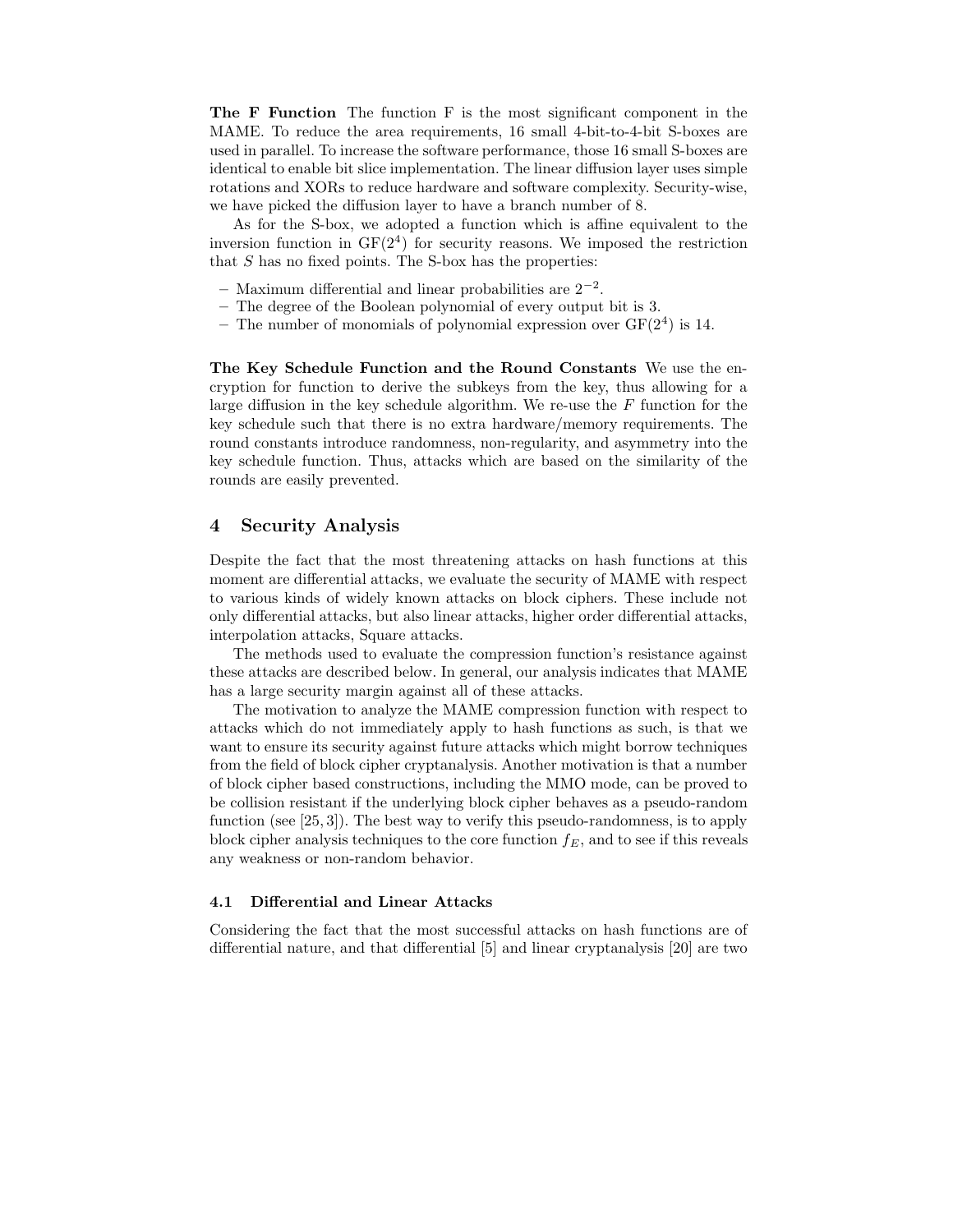of the most powerful tools in block cipher cryptanalysis, we start our evaluation with an analysis of the resistance of  $f_E$  against differential and linear attacks.

In order to estimate the strength of  $f_E$  with respect to differential and linear attacks, we will try to compute upper bounds on the probabilities of differential and linear characteristics. As is commonly done in block cipher cryptanalysis, we will make abstraction of the exact differences or masks used in these characteristics, and just consider patterns of active S-boxes. More precisely, instead of analyzing how a full 256-bit difference (or mask) at the input of  $f_E$  propagates over different rounds, we only consider a  $4 \times 16$ -bit pattern whose bits indicate which of the 64 S-boxes in the first four rounds are active, and analyze to which patterns it can possibly propagate in all subsequent sequences of four consecutive rounds. In order to simplify notations in the remainder of this section, we will denote by  $\tilde{x}$  the 16-bit pattern of active S-boxes that correspond with a 64-bit difference or mask x at the input of the function  $F$ . Once we have found a bound on the total number of active S-boxes in a characteristic, we can apply the following theorem:

**Theorem 1.** Let  $D_{min}$  and  $L_{min}$  be lower bounds on the total number of active S-boxes in a differential/linear characteristic. Then, the maximum probabilities of the differential/linear characteristics are upper bounded by  $p_s^{D_{min}}$  and  $q_s^{L_{min}}$ , respectively, where  $p_s$  and  $q_s$  denote the maximum differential/linear probabilities of the S-box, and are defined as follows:

$$
p_s = \max_{\Delta x \neq 0, \Delta y} \Pr[S(x) \oplus S(x \oplus \Delta x) = \Delta y]
$$

$$
q_s = \max_{\Gamma y \neq 0, \Gamma x} (2 \Pr[x \cdot \Gamma x = S(x) \cdot \Gamma y] - 1)^2
$$

Hereafter, we only explain our method of evaluating the security against differential cryptanalysis as we can apply a similar method regarding linear cryptanalysis because of its duality to differential cryptanalysis [6].

In the case of MAME, we estimate the lower bounds of the number of active S-boxes by applying the Viterbi algorithm often used in the error correction codes. This algorithm considers a set of states where each of two states has distance and then, it exhaustively searches for paths with minimum distance. In our case, each state is defined as the intermediate state of  $f_E$  after certain round, the distance between a state at round r and a state at round  $r + 1$  is measured by the number of active S-box which has been increased through an application of r-th round.

However, we had a problem of too large memory requirement of  $2^{64}$  in the the Viterbi algorithm.

To solve this, we consider the Hamming weight of a 64-bit difference rather than 64-bit difference itself. For such a 16-bit word  $\tilde{x_i}$ , Ham $(\tilde{x})$  ranges from 0 to 16 and it can be represented as a 5-bit string. In the end, we manage to truncate the 64-bit space into the 20-bit space, which results in a practical usage of memory 2 <sup>20</sup> in carrying out the Viterbi algorithm.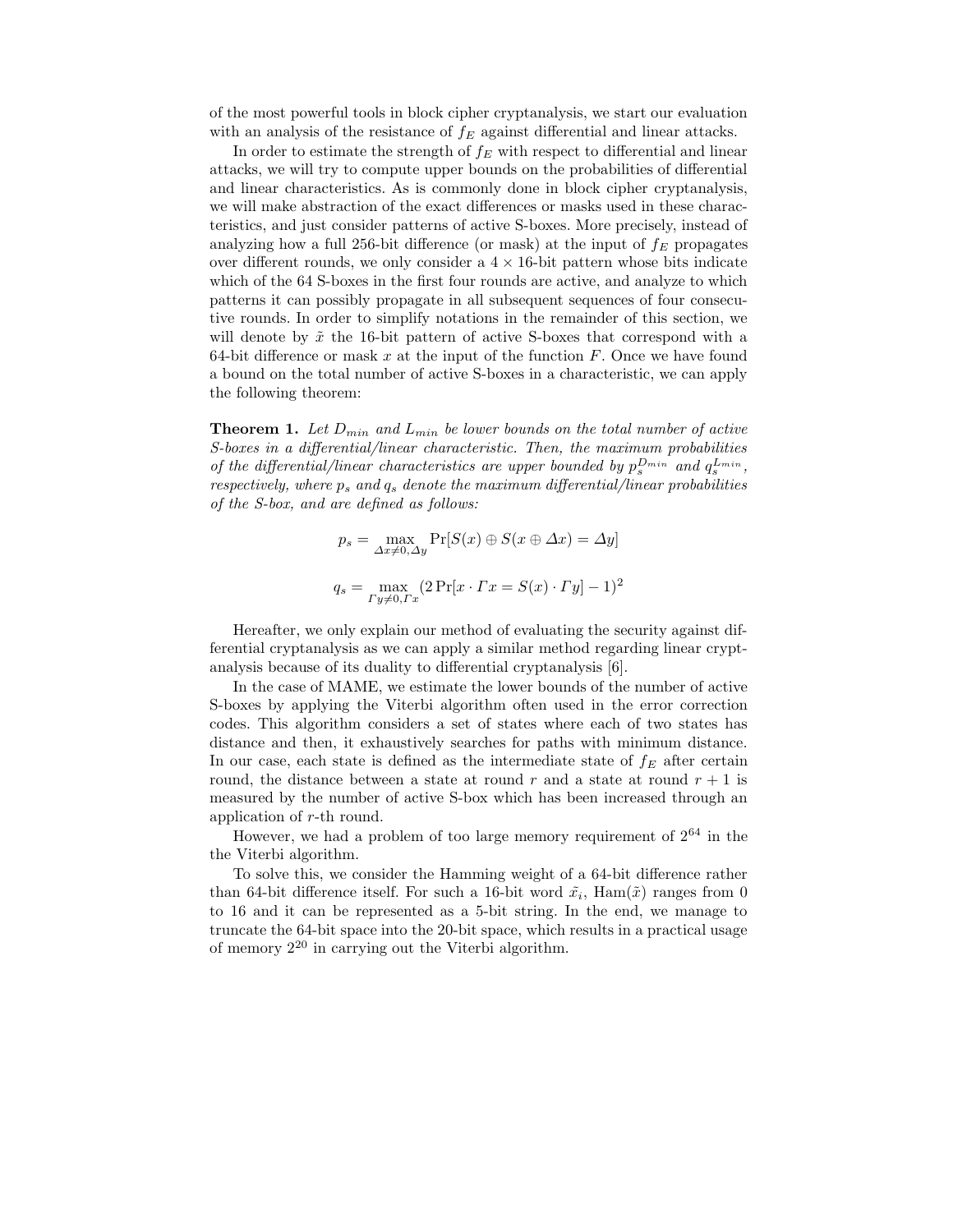Carrying out the Viterbi algorithm requires us to construct some table representing the propagation of the weight of the differences through  $F$  which is shown in Table 1 where 0 indicates the corresponding transition of Hamming weight of a difference is not possible, otherwise we put 1. For the row  $i$ , the column j, the element  $a_{i,j}$  in Table 1 is determined in the following way:

- Case  $1(i \leq 6)$ : For any 64-bit x such that  $\text{Ham}(x) = i$ , compute  $\text{Ham}(\mathcal{L}(x))$ . If there exists x such that  $\text{Ham}(\mathcal{L}(x)) = j$ , then let  $a_{i,j}$  be 1. Otherwise let  $a_{i,j}$  be 0.
- Case 2(j ≤ 6): For any 64-bit y such that Ham(y) = j, compute Ham( $\widetilde{\mathcal{L}^{-1}(y)}$ ). If there exists y such that  $\text{Ham}(\mathcal{L}^{-1}(y)) = i$ , then let  $a_{i,j}$  be 1. Otherwise let  $a_{i,j}$  be 0.
- Case 3(Otherwise): Let  $a_{i,j}$  be 1.

It took us several hours on a PC to perform experiments for each case. Table 1 tells us that the branch number of  $\mathcal L$  is equal to 8, which is defined as follows:

**Definition 1.** The branch number  $B_{\mathcal{L}}$  of linear transformation  $\mathcal{L}$  is defined by

$$
B_{\mathcal{L}} = \min_{x \neq 0} (Ham(\tilde{x}) + Ham(\tilde{\mathcal{L}(x)}),
$$

where we denote the Hamming weight of y by  $Ham(y)$ .

In the Viterbi algorithm, for an input difference, one standard way of computing the Hamming weight of the output difference is to use the branch number. In this way, we estimate that the value  $D_{min}$  is more than the required number 131 for MAME reduced to 80 rounds.

In order to improve the precision of estimation, we next used the Table 1 instead of the branch number when we performed the Viterbi algorithm. In addition, we captured information on how the weights of the differences change through two applications of F. We experimentally obtained information on how  $\text{Ham}(F \circ F(x))$  behaves. This limits the possibilities for the output difference of the second application of  $F$ , compared to what we expect from the case of single application of  $F$ , the Table 1<sup>3</sup>. During performing the Viterbi algorithm if an output difference of the first application is not influenced at XOR which is processed just after  $F$ , we can use the above information. In this way, the Viterbi algorithm found us some better result that the value  $D_{min}$  is 130 for MAME reduced to 58 rounds.

As for the linear attack, we obtain the same value for the branch number, 8. We perform similar approach to the case of differential cryptanalysis and we estimate that the value  $L_{min}$  is 129 for MAME reduced to 53 rounds.

From the above theorem, we estimate that the maximum differential/linear characteristic probabilities are upper bounded by  $2^{-260}$  and  $2^{-258}$ , respectively. It follows that there is no effective differential/linear characteristic for MAME reduced to 58 rounds.

<sup>3</sup> e.g.if Ham( $\tilde{x}$ ) = 3 and Ham( $\widetilde{F(x)}$ )=5), then Ham( $\widetilde{F \circ F(x)}$ )=3 is not possible)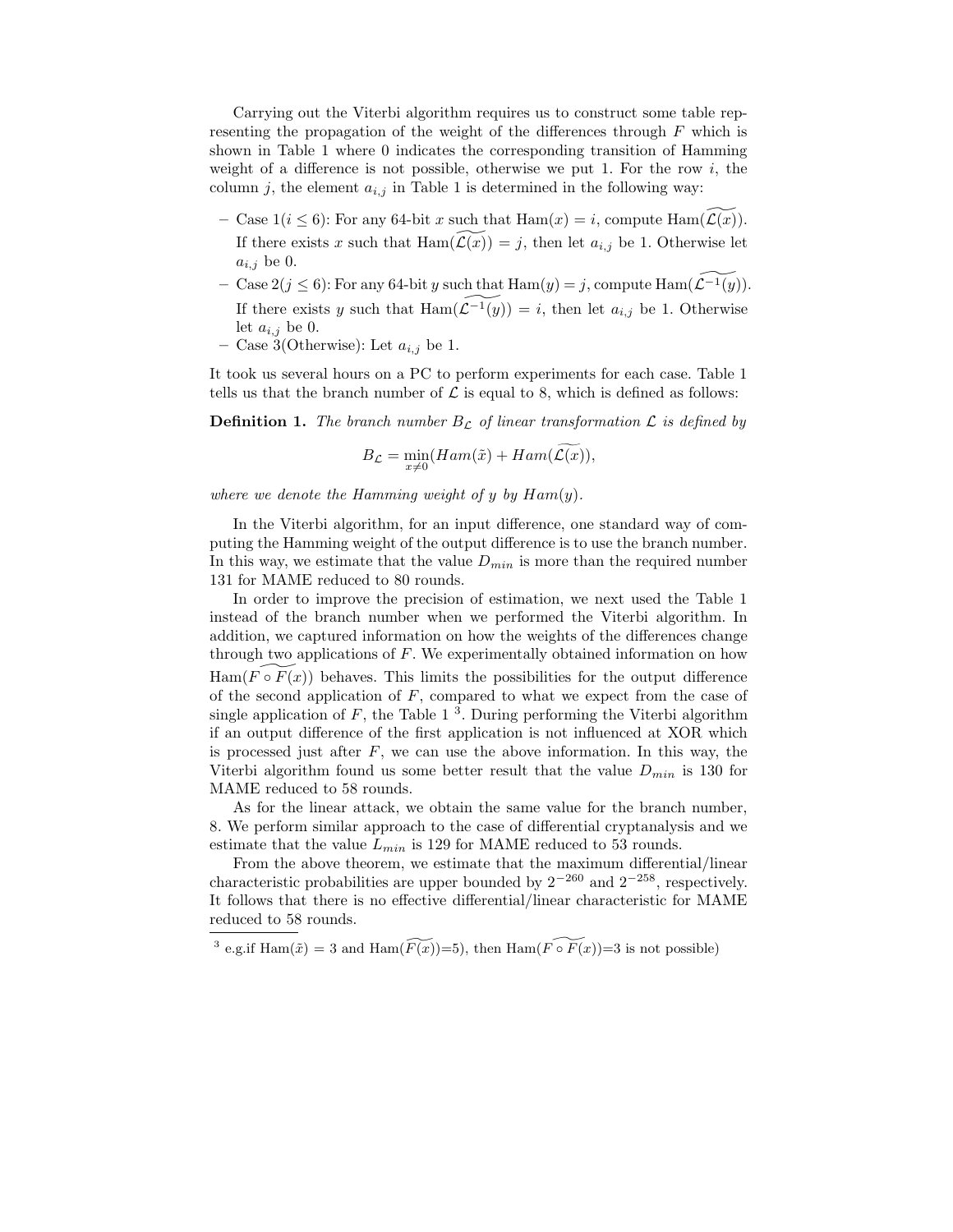|                            |                |                     |           |   |              |              |              |              |              |              |                |                |          |                |                |                | $0 1 2 3 4 5 6 7 8 9 10 11 12 13 14 15 16 = Ham(\mathcal{L}(\tilde{x}))$ |
|----------------------------|----------------|---------------------|-----------|---|--------------|--------------|--------------|--------------|--------------|--------------|----------------|----------------|----------|----------------|----------------|----------------|--------------------------------------------------------------------------|
| $\overline{0}$             |                | 1000000000000       |           |   |              |              |              |              |              |              | $\overline{0}$ | $\overline{0}$ | $\theta$ | $\theta$       | $\overline{0}$ | $\overline{0}$ | $\overline{0}$                                                           |
| $\mathbf{1}$               |                | lololololololololol |           |   |              |              |              |              |              |              | $\mathbf{1}$   | $\overline{0}$ | 1        | $\overline{0}$ | $\overline{0}$ | 1              | $\mathbf{1}$                                                             |
| $\overline{2}$             |                | 0000000001          |           |   |              |              |              |              |              | $\mathbf{1}$ | 1              | $\overline{1}$ | 1        | 1              | $\mathbf{1}$   | 1              | $\mathbf{1}$                                                             |
| $\overline{3}$             |                | 0 0 0 0 1           |           |   |              |              | $\mathbf{1}$ | 1            | 1            | 1            | 1              | 1              | 1        | 1              | 1              | 1              | $\mathbf{1}$                                                             |
| $\overline{4}$             |                | 1010101011          |           |   |              |              | 1            |              |              | 1            | 1              | 1              | 1        | $\mathbf{1}$   | 1              | 1              | $\mathbf{1}$                                                             |
| $\overline{5}$             |                | 0 0 0 1 1           |           |   |              | 1            | 1            |              | 1            | $\mathbf{1}$ | 1              | 1              | 1        | 1              | 1              | 1              | $\mathbf{1}$                                                             |
| $\,6$                      |                | 0 0 0 1             |           |   |              | (1)          | 1            | 1            | 1            | $\mathbf{1}$ | 1              | 1              | 1        | 1              | 1              | 1              | 1                                                                        |
| 7                          |                | 0001                |           |   |              | 1            |              |              |              | 1            | 1              | 1              | 1        | 1              | 1              | 1              | $\mathbf{1}$                                                             |
| 8                          |                | 0 <sub>0</sub> 1    |           |   |              |              |              |              |              | 1            | 1              | 1              | 1        | 1              | $\mathbf{1}$   | 1              | $\mathbf{1}$                                                             |
| $\overline{9}$             |                | 011                 |           |   |              |              |              |              |              | 1            | 1              | $\overline{1}$ | 1        | $\mathbf{1}$   | 1              | 1              | $\mathbf{1}$                                                             |
| 10                         |                | 0 0 1 1             |           |   |              |              |              |              |              | 1            | 1              | 1              | 1        | 1              | 1              | 1              | $\mathbf{1}$                                                             |
| $\overline{11}$            |                | 0 0 1 1             |           |   | 1            |              |              |              |              | 1            | 1              | 1              | 1        | 1              | 1              | 1              | $\mathbf{1}$                                                             |
| 12                         |                | 0 0 1 1             |           |   | $\mathbf{1}$ | $\vert$ 1    |              |              | 1            | 1            | 1              | 1              | 1        | 1              | 1              | 1              | $\mathbf{1}$                                                             |
| 13                         |                | 011111              |           |   |              | 1            | $\mathbf{1}$ | $\mathbf{1}$ | $\mathbf{1}$ | 1            | 1              | 1              | 1        | 1              | 1              | 1              | $\mathbf{1}$                                                             |
| $\overline{14}$            |                | 0011                |           |   | $\vert$ 1    | $\mathbf{1}$ | $\mathbf{1}$ | 1            | 1            | 1            | 1              | 1              | 1        | 1              | 1              | 1              | $\mathbf{1}$                                                             |
| $\overline{15}$            | 0 <sub>1</sub> |                     | $\vert$ 1 | 1 | 1            | 1            | 1            |              | 1            | 1            | 1              | 1              | 1        | 1              | $\mathbf{1}$   | 1              | $\mathbf{1}$                                                             |
| $16=Ham(\tilde{x})  0 1 1$ |                |                     |           |   |              |              |              |              |              |              | 1              | 1              | 1        | 1              | 1              | 1              | 1                                                                        |

Table 1. Branch table for differential attacks

#### 4.2 A Dedicated Differential Attack

We give an alternative description of the Feistel structure for ease of analysis. Denote the four 64-bit words of the internal state at round r as  $y_0^r$ ,  $y_1^r$ ,  $y_2^r$  and  $y_3^r$ , then the round function is given as follows:

$$
y_0^r = y_0^{r-1} \oplus F(y_2^{r-1} \oplus K^r);
$$
  
\n
$$
y_1^r = y_0^{r-1};
$$
  
\n
$$
y_2^r = y_1^{r-1};
$$
  
\n
$$
y_3^r = y_2^{r-1};
$$

Suppose that  $F(\Delta_0) = \Delta_1$ ,  $F(\Delta_1) = \Delta_2$ ,  $F(\Delta_2) = \Delta_3$  and  $F(\Delta_3) = \Delta_0$  with probability  $p_0$ ,  $p_1$ ,  $p_2$  and  $p_3$ , respectively. We obtain the 15-round difference propagation as shown in Table 2.

The probability for the 15-round differential path is  $p_0^3 \times p_1^2 \times p_2^2 \times p_3$ . The probability for the next 15-round differential is  $p_1^3 \times p_2^2 \times p_3^2 \times p_0$ . For 60 rounds, the differential probability is  $p_0^8 \times p_1^8 \times p_2^8 \times p_3^8$ .

We search for the differences with at most 7 active S-boxes for each difference. There are  $2^{41.5}$  such differences. Searching through all these differences, but there is no differential relations  $F(\Delta_0) = \Delta_1$ ,  $F(\Delta_1) = \Delta_2$ ,  $F(\Delta_2) = \Delta_3$  and  $F(\Delta_3) = \Delta_0$ . It shows clearly that there is no differential path with small number of active S-boxes.

Then we increase the number of active S-boxes to search for the differential paths. Let the number of active Sboxes in  $\Delta_0$  and  $\Delta_2$  be both 3. We allow the number of active S-boxes in  $\Delta_1$  and  $\Delta_3$  to be as large as 15. We searched all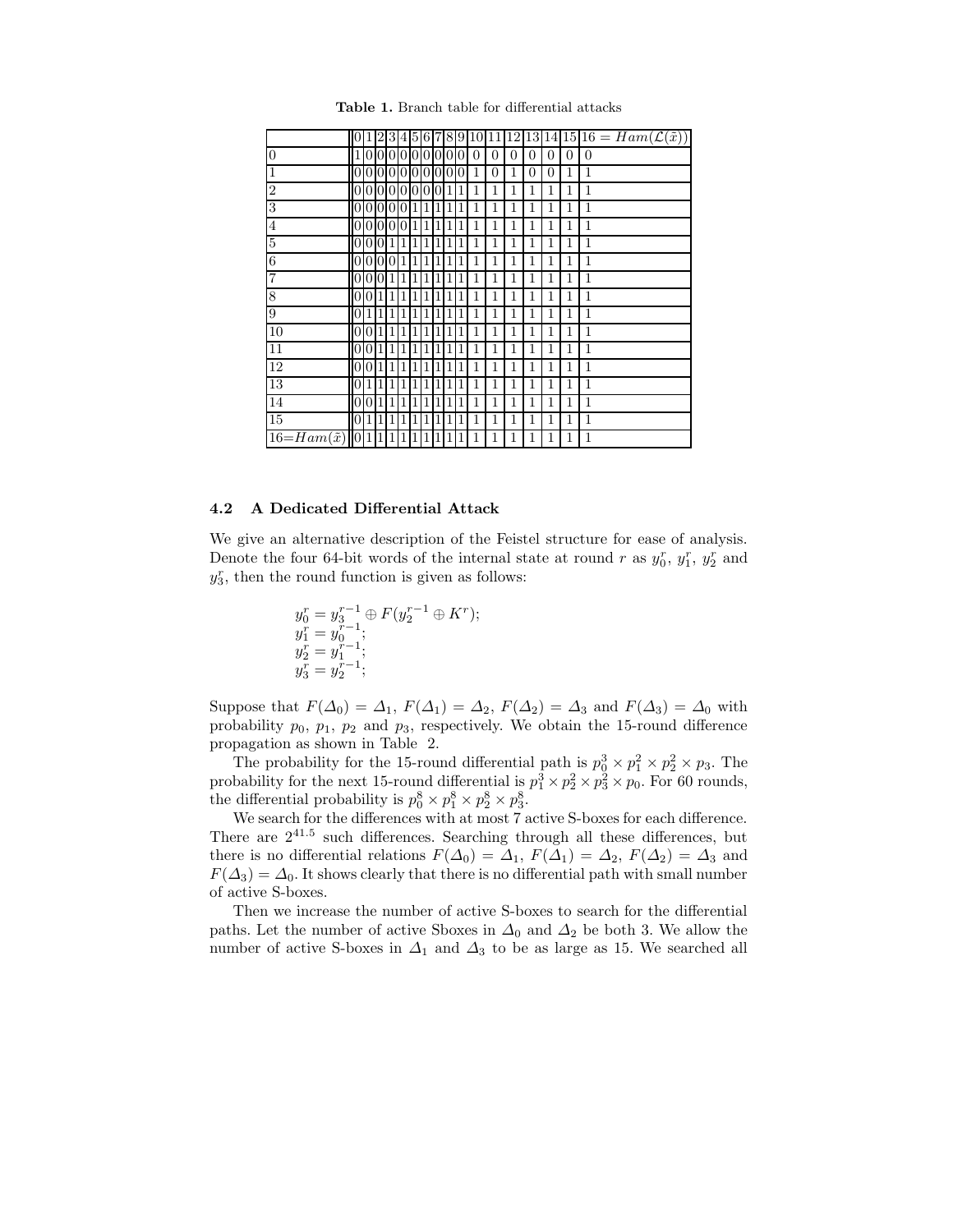| round                  | $y_0$ $y_1$        |                    | $y_2$            | $y_3$          |
|------------------------|--------------------|--------------------|------------------|----------------|
| 0<br>r                 | 0                  | 0                  | 0                | $\triangle_0$  |
| $r +$                  | $\triangle_0$      | 0                  | 0                | $\theta$       |
| $r+2$                  | 0                  | $\triangle_0$      | 0                | 0              |
| $+3$<br>$\overline{r}$ | 0                  | 0                  | $\triangle_0$    | 0              |
| 4<br>r<br>$^+$         | $\triangle_1$      | 0                  | 0                | $\triangle_0$  |
| -5<br>$r +$            | $\bigtriangleup_0$ | $\triangle_1$      | 0                | $\bf{0}$       |
| $r+6$                  | l 0                | $\triangle_0$      | $\triangle_1$    | $\overline{0}$ |
| $r+7$                  | $\triangle_2$      | $\overline{0}$     | $\triangle_0$    | $\triangle_1$  |
| $+8$<br>r              | $\overline{0}$     | $\triangle_2$      | $\overline{0}$   | $\triangle_0$  |
| 9<br>$\boldsymbol{r}$  | $\Delta_0$         | $\mid 0 \rangle$   | $\triangle_2$    | 0              |
| $r +$                  | $\vartriangle_3$   | $\bigtriangleup_0$ | $\mid 0 \mid$    | $\triangle_2$  |
| - 11<br>$r +$          | $\triangle_2$      | $\triangle_3$      | $\triangle_0$    | $\theta$       |
| 12<br>$r +$            | $\triangle_1$      | $\triangle_2$      | $\triangle_3$    | $\triangle_0$  |
| 13<br>$r +$            | 11 O               | $\triangle_1$      | $\triangle_2$    | $\triangle_3$  |
| 14<br>$\,r\,$          | 0                  | $\overline{0}$     | $\vartriangle_1$ | $\triangle_2$  |
| 15<br>$\overline{r}$   | 0                  | 0                  | 0                | $\triangle_1$  |

Table 2. Difference propagation for 15 rounds

these differences, and found that there are 14,045 differential paths. And the maximum number of the differential paths that starts from the same difference is only 6. Each set of  $(\Delta_0, \Delta_1, \Delta_2, \Delta_3)$  involves at least 34 active S-boxes. The probability of a 60-round differential path is less than  $2^{-700}$ , which shows MAME has a large security margin against this kind of attacks.

### 4.3 Higher Order Differential Attack

In the higher order differential attacks [16], the attacker constructs Boolean polynomial expression for the cipher to be attacked. In the encryption process, each bit of each intermediate state can be expressed as a Boolean polynomial in terms of bits of the plaintext.

The idea of the attack is that if the intermediate bits are expressed by Boolean polynomials of degree at least d, the  $(d+1)$ -th order differential in polynomial sense of the Boolean polynomial would be 0. Therefore if the value  $d$  is small enough, the attack would be feasible.

In the case of MAME, we found that every output bit of the S-box S can be expressed as a Boolean polynomial of degree 3 in terms of input bits. One naive approach for a higher order differential attack is to construct a Boolean polynomial of degree 256 for the 256-bit block cipher in MAME by assigning one variable for 1 bit. However, the attacker could construct a more simple expression of smaller degree by substituting 0 into certain variables, which makes various possibilities for the variables in the polynomial expression.

We performed experiments dealing with all of these possibilities in order to observe how the S-box applications increase the degree of Boolean functions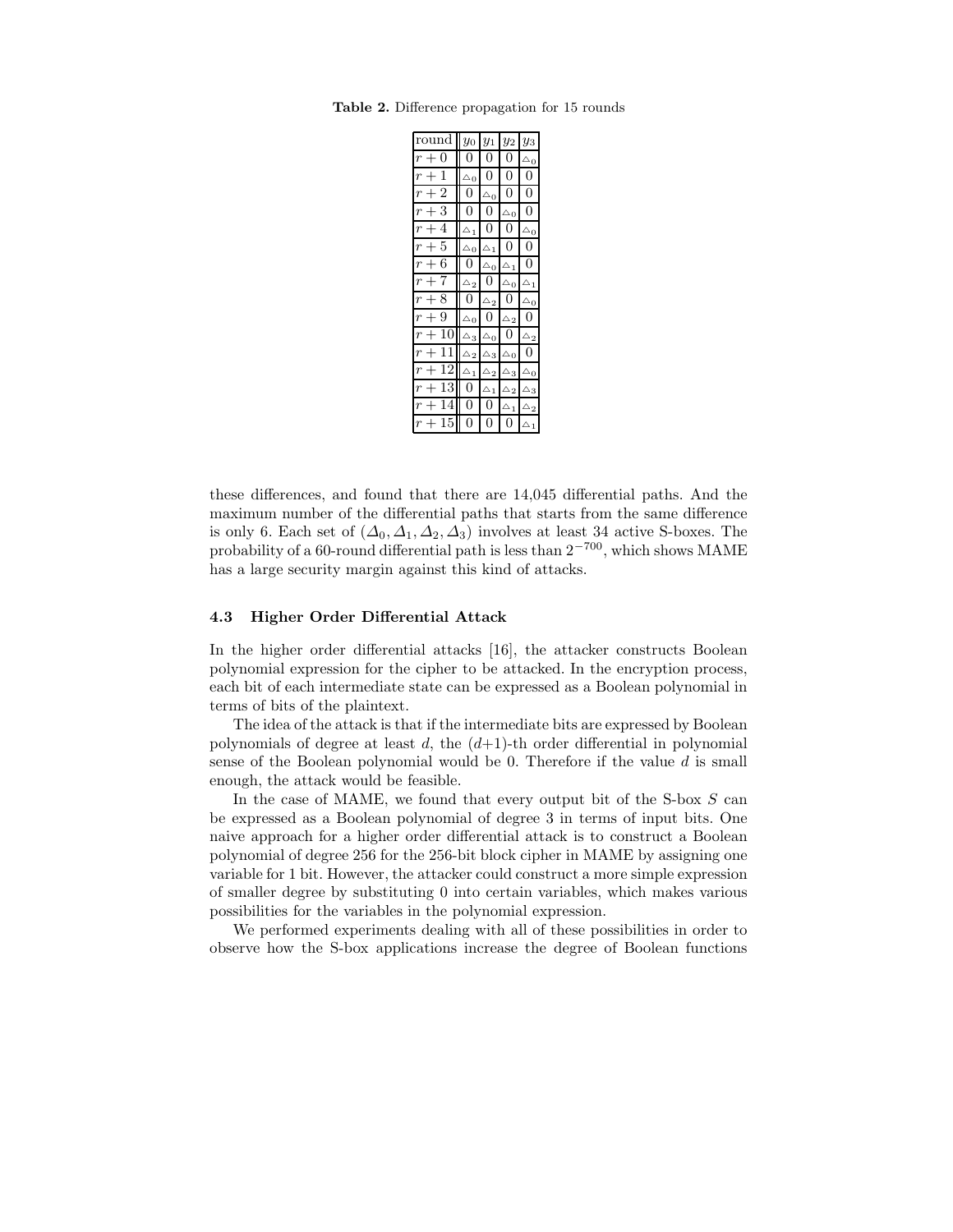as the number of rounds are increased. We confirmed that the degree of such polynomials for MAME with 21 rounds reaches to the required degree, which depends on how many variables the polynomial has. This prohibits higher order differential attacks on the full rounds of MAME.

#### 4.4 Interpolation Attack

In the interpolation attacks [12], the attacker constructs polynomials (typically over some finite field) expressing the cipher to be attacked by using pairs of plaintext and ciphertext. The idea of the attack is that if the degree of constructed polynomial is small, required plaintexts and ciphertexts are a few in order to solve for the coefficient depending on the key in the polynomial.

In the case of MAME, the S-box  $S$  can be expressed for as a polynomial over  $GF(2<sup>4</sup>)$ . By applying the Lagrange interpolation technique, we found such a polynomial expression of degree 14 for S.

If we assign one variable for each 4 bits for MAME, we could construct a polynomial expression with 64 variables over  $GF(2<sup>4</sup>)$ . The attacker could construct a more simple expression by substituting 0 into certain variables.

We performed experiments dealing with such attacking scenario and we confirmed that the degree of such polynomials increases to more than 255. This prohibits interpolation attacks on more than 18 rounds of MAME.

#### 4.5 Square Attack

The Square attack has been developed to evaluate the security of the byteoriented ciphers such as Square and AES [7]. Here we analyse the block cipher in MAME by applying this technique. The attack introduces the following terms. The ith byte is passive if and only if values of all ith byte in the collection of texts are equal. The ith byte is active if and only if values of all ith byte in the collection of texts are different. The ith byte is balanced if and only if the sum of all ith byte is 0. The byte which is not categorized to be any of these bytes is called unbalanced. In the attack on reduced-round AES, staring from a collection of texts with one active byte, the attacker obtains balance bytes after several rounds, which result in constructing an distinguisher leading to a successful attack.

In the case of MAME, we make 64-bit words play the same role as bytes do in the Square attacks on reduced AES. In this way, we have 4 different word positions in each intermediate states hence we have  $2<sup>4</sup>$  states for plaintext, depending on the positions where words are active or passive. We confirmed that starting from any of those states, any word becomes unbalanced after 17 rounds of MAME. Therefore we consider that the square attack is very unlikely to be feasible to the full round MAME.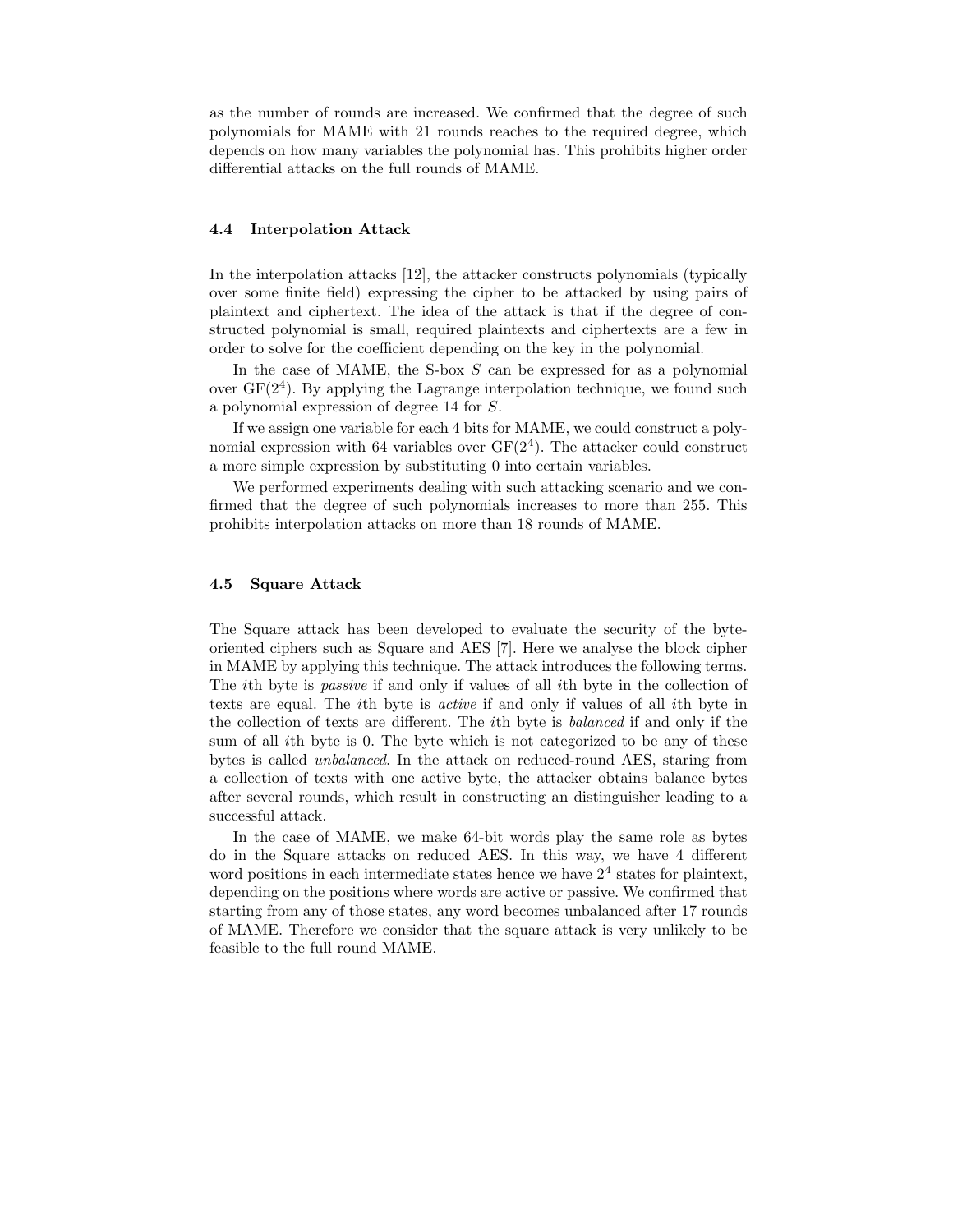#### 4.6 Analysis of the Iterated Hash Function Based on MAME with the MD strengthening

In order to use MAME in practice, we specify certain iterated hash function based on MAME with the MD strengthening with the 256-bit initial vector  $H_0 = (H_{0,0}, H_{0,1}, \ldots, H_{0,7})$  which is given in the following:

 $H_{0,0} = 0$ xbc18bf6d,  $H_{0,1} = 0$ x369c955b,  $H_{0,2} = 0$ xbb271cbc,  $H_{0,3} = 0$ xdd66c368,  $H_{0,4} = 0$ x356dba5b,  $H_{0,5} = 0$ x33c00055,  $H_{0,6} = 0$ x50d2320b,  $H_{0,7} = 0$ x1c617e21.

We investigate the security of the hash function against the collision attacks by Wang et al. In the collision attacks on MAME, choosing the message input to MAME corresponds to choosing the plaintext to the underlying block cipher. For any differential characteristic the attacker finds, its differential probability is upper bounded by  $2^{-256}$ . The attacker next tries to build a system of equations for this characteristic which is called sufficient conditions and then tries to satisfy them by controlling the chaining variable input and the message block input. However, direct control over the chaining variable input should be very difficult because the key schedule input is the output of the previous application of MAME. Therefore, all the attacker can control should be 256 bits of plaintext with which we consider it is very difficult in order to fulfill the conditions. Therefore, we consider the attacks by Wang *et al* is very unlikely to be feasible to the MAME based hash function specified here.

#### 4.7 Regularity Analysis of Reduced MAME

The simple design of MAME enables us to develop reduced versions keeping almost the whole design principles and primitives unchanged. We used this property to launch some experiments which are not possible to do on the real size. We believe that those analysis could help us to have a better understanding of hash functions based on this kind of construction.

There are two aims in this approach. The first one is to detect possible irregularities or differential anomalies in the reduced version which may indicate a security flaw in the design approach. The second one is to parameterize the security (against differential kind of attacks for example) to some properties of the primitives and to some parameters such as number of rounds.

MAME has a 4x4 bit S-box and uses an unbalanced Feistel network. We can form 32, 64 and 128 bits block size versions without changing those structures but reducing the word size and replacing the linear transformation. Our preliminary analysis focuses on 32 bits block size but it would also be interesting to analyze other sizes and correlations among them. From now on we will call the reduced version of MAME which uses a 32 bits block size MAME-32. A detailed specification of MAME-32 is given in appendix A.

The most basic collision-finding attack we might mount on a hash function is the so-called birthday attack. In a birthday attack we choose inputs to the hash function until we find two inputs that produce the same output. If the points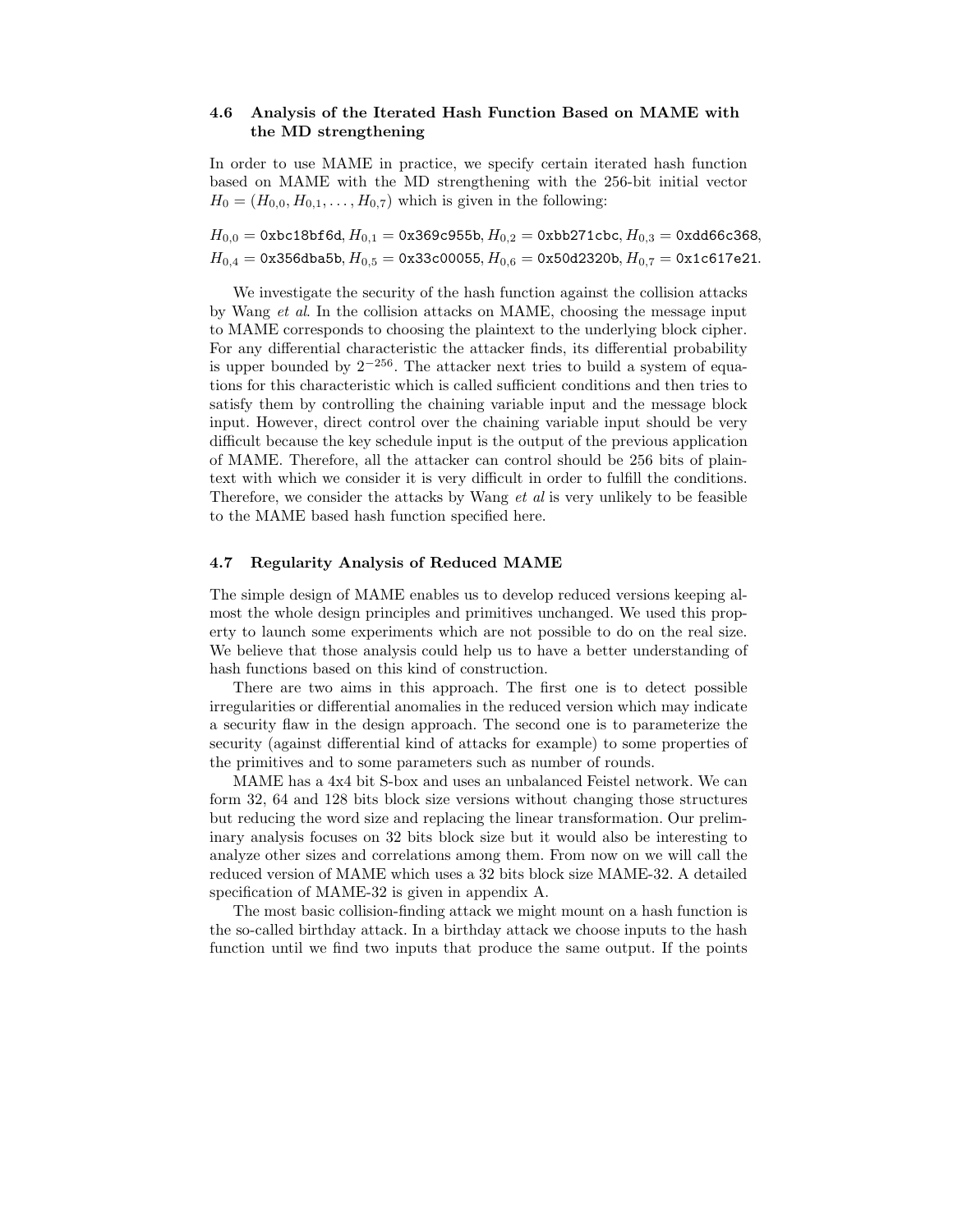are chosen independently at random, birthday attack on a hash function  $h$  with range size r requires about  $r^{1/2}$  trials to find a collision. But as it is pointed out in [2] the range points computed in the attack are uniformly distributed over  $R$ if and only if  $h$  is regular, meaning every range point has the same number of pre-images under h. We will use the balance measure for a hash function introduced in [2] for our regularity analysis of MAME-32:

Let  $h : D \to R$  be a hash function where the range R contains  $r > 2$  points  $R_1, ..., R_r$ . For  $i = 1, ..., r$  let  $h^{-1}(R_i) = \{x \in D | h(x) = R_i\}$  be the pre-image of  $R_i$  under h. Let  $d_i = |h^{-1}(R_i)|$  and  $d = |D|$  be the cardinality of this pre-image set and the domain respectively. Balance of h is defined as  $\mu(h) = log_r \left[ \frac{d^2}{d^2 + 1} \right]$  $rac{d^2}{d_1^2 + ... + d_r^2}$ . where  $log<sub>r</sub>()$  denotes the logarithm in base r. This is a real number between 0 and 1. Balance 1 indicates that the hash function is regular and balance 0 that it is a constant function, meaning as irregular as it can be. Let  $C_h(q)$  be the probability that the birthday attack on hash function  $h$  succeeds in finding a collision in q trials. Then by  $[2]:C_h(q) =$  $\int q$ r  $\left( \frac{1}{r^{\mu(h)}} \right)$ , i.e., a collision is expected in about  $r^{\mu(h)/2}$  trials. With this equation, performance of the birthday attack can be characterized in terms of the balance of the hash function  $h$ .

As we have pointed out before, the main difference between MAME and reduced versions is the word size and the diffusion layer. Therefore we calculated  $\mu$  values for three different reduced versions such as with a linear transformation consisting of shifts and XOR (as in MAME), without a linear transformation, and finally with an MDS matrix.

Table 3.  $\mu$  values for MAME-32 with different diffusion layers

|    |          |          | Rounds with no diffusion similar diffusion with mds matrix |
|----|----------|----------|------------------------------------------------------------|
|    | 0.962917 | 0.972480 | 0.972037                                                   |
| 16 | 0.937925 | 0.968750 | 0.968750                                                   |
| 32 | 0.937983 | 0.968750 | 0.968751                                                   |
| 64 | 0.937815 | 0.968750 | 0.968750                                                   |
| 96 | 0.938165 | 0.968750 | 0.968751                                                   |

MAME-32 without a diffusion layer has lower balance. Note that for the 32 bits block size word size is 4 bits and  $F$  function inputs and outputs 8 bits. Half of the bits input to the S-boxes. Unlike the real size any weak diffusion would have greater impact on the following rounds. As we can observe from Table 3, regularity with a diffusion layer consisting of shifts and XORs does not differ from the one with an MDS matrix and it is reasonably high. MAME-32 has a block cipher structure for the first layer and uses Matyas-Meyer-Oseas mode for the second layer. Underlying block cipher as should be is 1-1 and onto, one might think that balancedness is mainly due to the second layer, however as can be seen from Table 3, it is effected from the diffusion layer.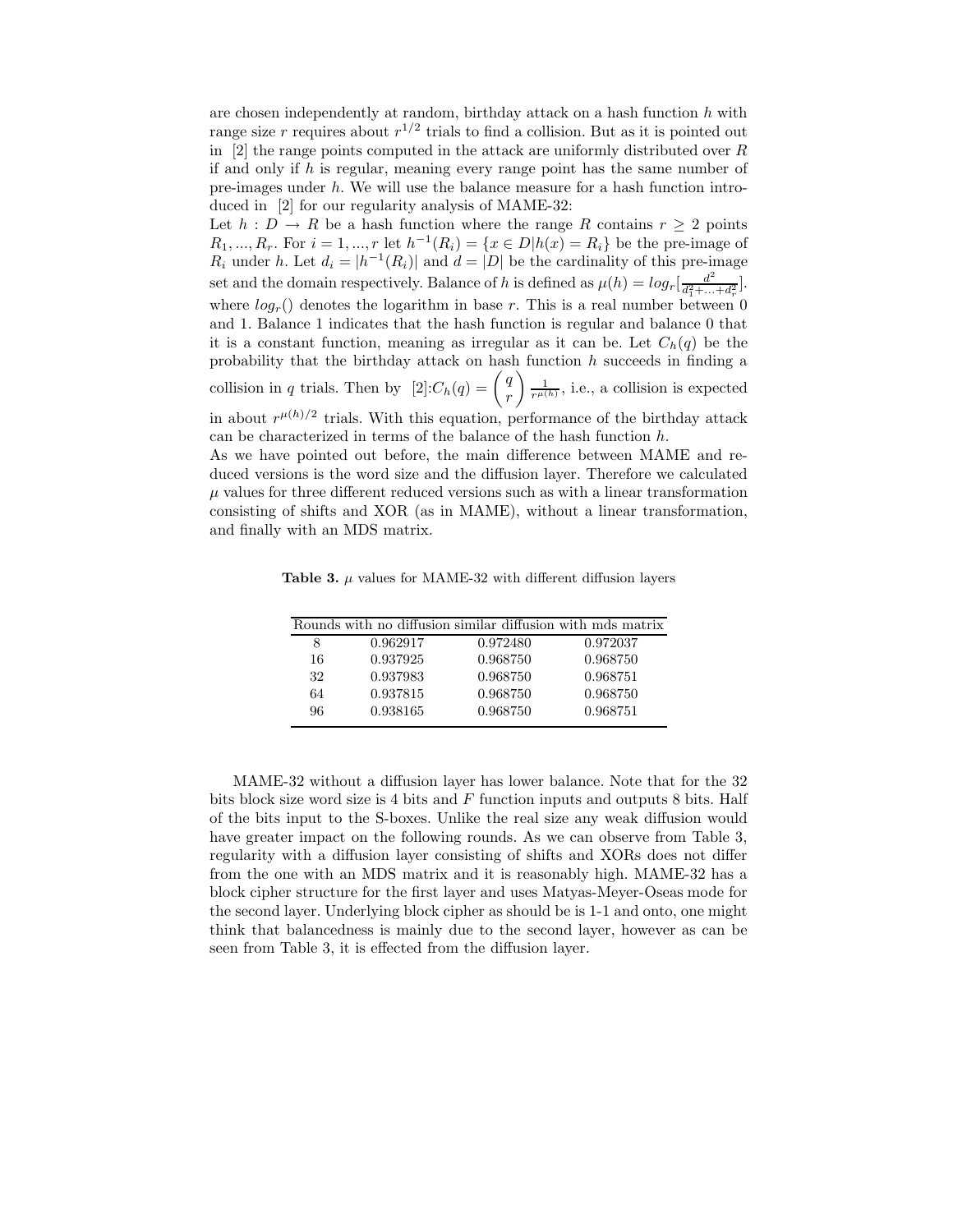## 5 Performance

### 5.1 Hardware Performance

The use of logical operations in the most part of the design allows us to achieve a hardware implementation of MAME requiring 8.1 Kgates on 0.18  $\mu$ m technology. In our implementation,  $f_K$  and  $f_R$  share the same circuit and processing one round takes one cycle. We also implemented SHA-256 in the same environment as we did in the case of MAME. We here present our hardware implementation comparison of MAME with SHA-256 [22]. as shown in Table 4.

Table 4. Comparison of hardware implementation of MAME with SHA-256

| Algorithm      |      |          | Area (KGates) throughput (Mbps) Max Frequency (MHz) |
|----------------|------|----------|-----------------------------------------------------|
| <b>MAME</b>    |      | 440      | 333                                                 |
| $SHA-256$      | 18.0 | 2600     | 333                                                 |
| $SHA-256$ [10] | 10.9 | $22.5\,$ | 50                                                  |

We note that the relatively slower throughput is not a real barrier in the case of a hash function aimed at low-end devices, as they are not expected to handle large amounts of data in any case.

## 5.2 Software Performance

We present our software implementations of MAME and SHA-256 on some microcomputer made by Renesas for smart cards. In software implementation, we partially unroll the round functions code to increase the speed and we take the approach described in [24] to achieve a bit slice implantation where S-box is transformed into 20 logical operations. We also implemented SHA-256 in the same environment as we did in the case of MAME. We present our software implementation comparison of MAME with SHA-256 as shown in Table 5.

Table 5. Comparison of software implementation of MAME with SHA-256

|                |      | $\text{Algorithm}$ Time (ms) RAM (Bytes) |
|----------------|------|------------------------------------------|
| <b>MAME</b>    | 49.4 | 96                                       |
| <b>SHA-256</b> | 31.4 | 128                                      |

## Acknowledgements

The authors would like to thank Christophe De Cannière, Orr Dunkelman, Sebastiaan Indesteege, Joseph Lano, and Souradyuti Paul for useful discussions on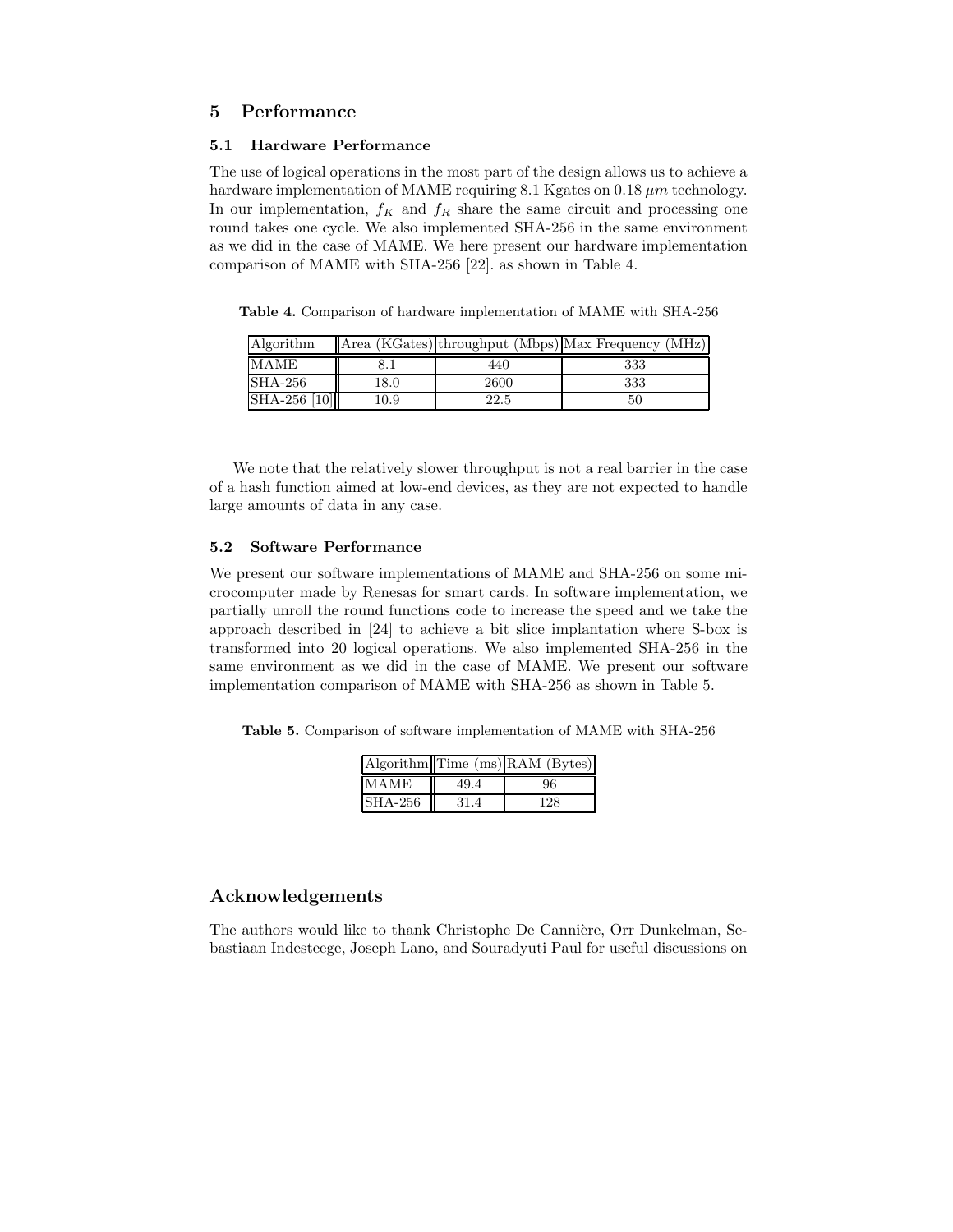this work and improving the editorial quality of this paper. We are also grateful to the anonymous referees for their valuable remarks.

## 6 Conclusion

We presented a new compression function, MAME designed for a hardwareoriented hash function. We make it clear what the design rational we adopt and evaluate its security applying techniques from block cipher analysis and confirm that there is no weakness in MAME. Our implementation shows some sort of compactness of MAME but this leaves room for further optimizations.

### References

- 1. M.Bellare, R.Canetti, H.Krawczyk, "Keying Hash Functions for Message Authentication," Advances in Cryptology - CRYPTO 96, LNCS1109, (1996),1-15.
- 2. M.Bellare, T.Kohno, "Hash Function Balance and Its Impact on Birthday Attacks," Advances in Cryptology- Eurocrypt 2004, Springer-Verlag, LNCS 3027,  $(2004).$
- 3. J. Black, P. Rogaway, and T. Shrimpton, "Black-box analysis of the block cipherbased hash-function constructions from PGV," Advances in Cryptology - CRYPTO 2002, Springer-Verlag, LNCS 2442, (2002), 320-335.
- 4. A. Biryukov, D. Wagner, "Advanced slide attacks," in Proceedings of Eurocrypt 2000, LNCS 1807, B. Preneel, Ed., Springer-Verlag, pp. 589–606, 2000.
- 5. E. Biham, A. Shamir, Differential Cryptanalysis of the Data Encryption Standard, Springer-Verlag, 1993.
- 6. F. Chabaud and S. Vaudenay, "Links between Differential and Linear Cryptanalysis," in Proceedings of Eurocrypt '94, LNCS 950, Springer-Verlag, pp. 356–365, 1995.
- 7. J. Daemen, L.R. Knudsen and V. Rijmen, "The block cipher Square," Fast Software Encryption, LNCS 1267, E. Biham, Ed., Springer-Verlag, 1997, pp. 149-165. Also available as http://www.esat.kuleuven.ac.be/rijmen/square/fse.ps.gz.
- 8. I. Damgård, "A design principle for hash functions," in *Proceedings of Crypto'89*. LNCS 435, G. Brassard, Ed., Springer-Verlag, pp. 416–427, 1990.
- 9. B. R. Gladman, http://fp.gladman.plus.com/cryptography\_technology/
- 10. M. Feldhofer, C. Rechberger, "A Case Against Currently Used Hash Functions in RFID Protocols", proceedings of On the Move to Meaningful Internet Systems 2006: OTM 2006 Workshops, LNCS 4227, pp. 372–381, Springer-Verlag, 2006.
- 11. J. J. Hoch, A. Shamir, "Breaking the ICE Finding Multicollisions in Iterated Concatenated and Expanded (ICE) Hash Functions", Proceedings of Fast Software Encryption 2006, , LNCS 4047, pp. 179–194, 2006.
- 12. T. Jakobsen, L. R. Knudsen, "The interpolation attack on block ciphers," In Fast Software Encryption, Israel, LNCS 1267, pp. 28–40, Springer-Verlag, 1997
- 13. Antoine Joux, "Multicollisions in Iterated Hash Functions, Advances in Cryptology," Proceedings of CRYPTO 2004, LNCS 3152, pp. 306–316, Springer-Verlag, 2004.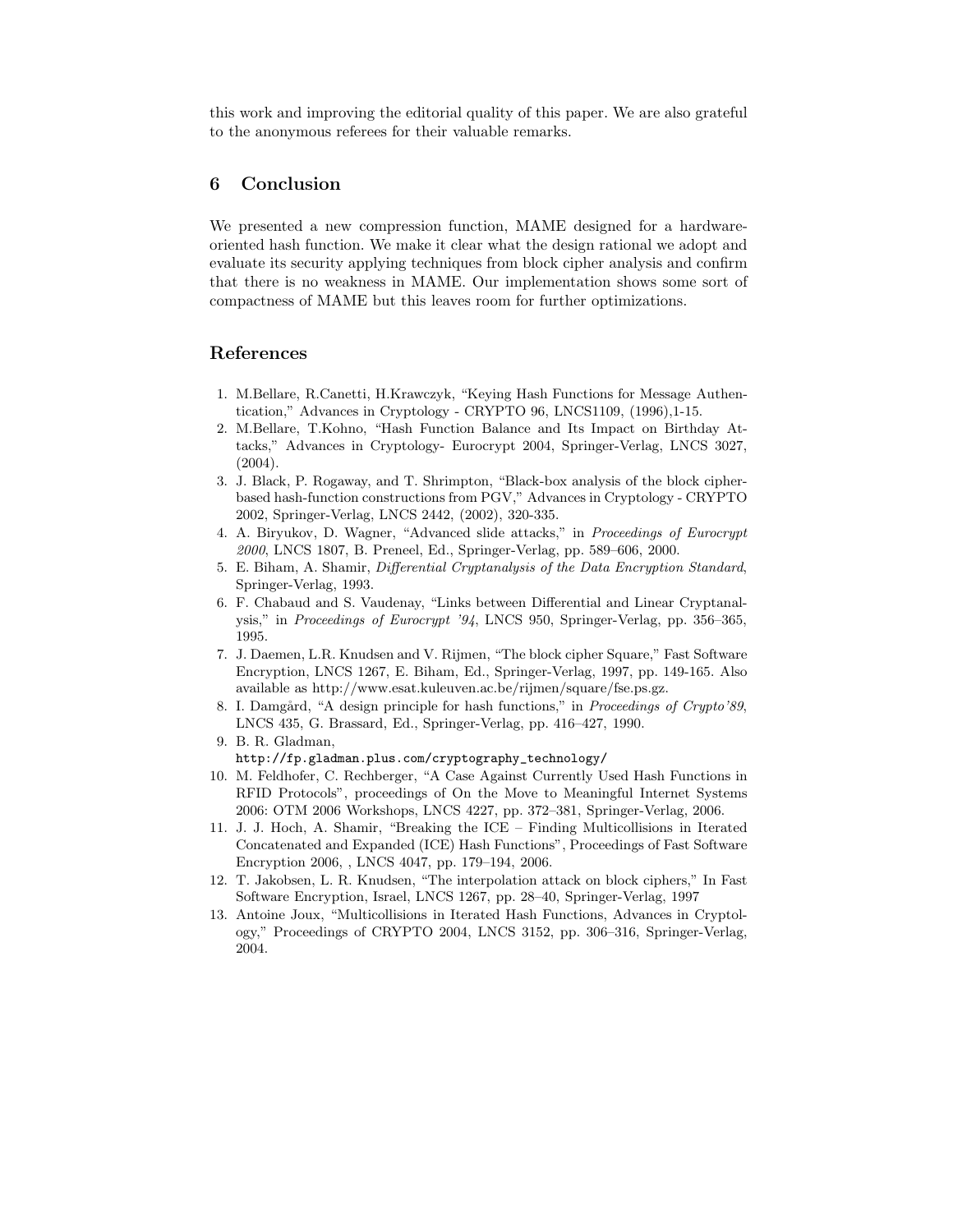- 14. J. Kelsey, B. Schneier, "Second Preimages on n-Bit Hash Functions for Much Less than 2n Work," In Advances in Cryptology-Eurocrypt'2005, volume 3494 of Lecture Notes in Computer Science, pages 474–490, Springer-Verlag, 2005.
- 15. J. Kelsey and T. Kohno, "Herding hash functions and the Nostradamus attack,". In Advances in Cryptology- EUROCRYPT 2006, volume 4004 of LNCS, pages 183–200, S. Vaudenay, Ed., Springer-Verlag, 2006.
- 16. L.R. Knudsen, "Truncated and Higher Order Differentials," Proceedings of the Second Internation al Workshop on Fast Software Encryption, Leuven, Belgium, 1995, LNCS 1008, Springer, pp.196-211.
- 17. C.Kocher, J.Jaffe, B.Jun, "Differential Power Analysis," Advances in Cryptology-CRYPTO 99, LNCS1666, (1999), 388-397.
- 18. K.Lemke, K.Schramm, C.Paar, "DPA on n-Bit Sized Boolean and Arithmetic Operations and Its Application to IDEA, RC6, and the HMAC Construction," Cryptographic Hardware and Embedded Systems (CHES 2004), LNCS3156, (2004), 205-219.
- 19. A. J. Menezes, P. C. van Oorshot, and S. A. Vanstone, Handbook of Applied Cryptography, CRC Press, 1997.
- 20. M. Matsui, "Linear Cryptanalysis Method for DES cipher," in Proceedings of EU-ROCRYPT'93, LNCS 765, pp.386-397, 1994.
- 21. T.S.Messerges, E.A.Dabbish, R.H.Sloan, "Investigations of Power Analysis Attacks on Smartcards," USENIX Workshop on Smartcard Technology (1999).
- 22. National Institute of Standards and Technology, FIPS-180-2: "Secure Hash Standard (SHS)," August 2002.
- 23. K. Okeya, "Side Channel Attacks against HMACs based on Block-Cipher based Hash Functions," ACISP 2006 Conference, Proceedings, pp. 317–329, 2006.
- 24. D. A. Osvik, "Speeding up Serpent," The 3rd AES Conference, Proceedings, pp. 317–329, 2000.
- 25. B. Preneel, R. Govaerts, and J. Vandewalle, "Hash functions based on block ciphers: A synthetic approach," Advanced in Cryptology, CRYPTO 93, Springer-Verlag, LNCS 773, (1994), 368-378.
- 26. R. Rivest, "The MD5 message-digest algorithm," Request for Comments (RFC) 1321, Internet Activities Board, Internet Privacy Task Force,April 1992.
- 27. X. Wang, Y. L. Yin, H. Yu, "Finding collisions in the full SHA1," in Proceedings of CRYPTO 2005, LNCS 3621, V. Shoup, Ed., Springer-Verlag, pp. 17–36, 2005.
- 28. X. Wang, X. Lai, D. Feng, H. Chen, and X. Yu, "Cryptanalysis of the Hash Functions MD4 and RIPEMD, in Proceedings of Eurocrypt 2005, LNCS 3494, R. Cramer, Ed., Springer-Verlag, pp. 1?18, 2005.
- 29. Y. Zheng, T. Matsumoto, H. Imai, "On the Construction of Block Ciphers Provably Secure and Not Relying on Any Unproved Hypotheses", Advances in Cryptology, proceedings of CRYPTO 1989, LNCS 435, pp. 461–480, Springer-Verlag, 1989.

## A Specifications for MAME-32

A detailed specification of MAME-32 is given as follows:

1. MDS matrix over  $GF(2)[x]/x4 + x + 1$ :

$$
\left(\begin{array}{c}\nx+1 & x^2 \\
x^2+x & x^2+x+1\n\end{array}\right)
$$